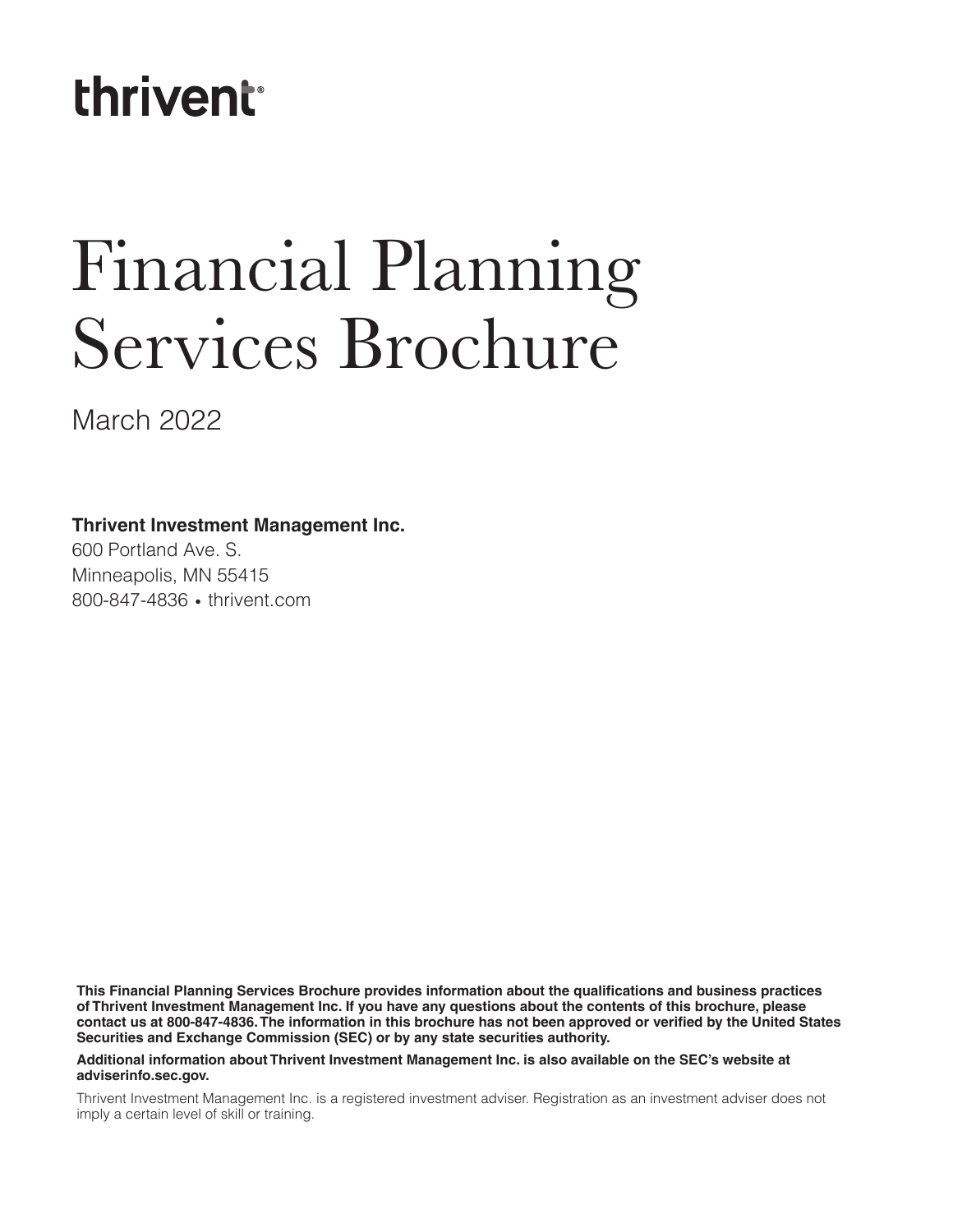## **Financial Planning Services Brochure**

## **Material Changes**

We made the following material changes to this brochure since our last annual update dated March 31, 2021:

#### **Item 14 – Client Referrals and Other Compensation**

Under the heading, "Client Referrals and Other Compensation," the following information has been added or revised:

- How Thrivent manages its conflicts of interest as it relates to the receipt of compensation.
- Adding that Thrivent Trust Company will pay ongoing management fees instead of referral fees to a Financial Advisor if they provide advisory services to assets.

Under the Section "Thrivent Financial Advisor Compensation" the following information has been added or revised:

- Compensation paid to Financial Advisors based on their production level.
- Updated language as it relates to how Thrivent and its affiliates pay Financial Advisors and field management additional compensation in the form of a cash bonus, sales award (cash and non-cash), limited reimbursements, or a higher proportion of fees.
- Updated language regarding how the payout level a Financial Advisor receives may vary depending on whether or not you select Financial Planning Services as part of a program, and Thrivent's compensation payout criteria.
- Added language relating to how it and third-party companies pay for some events during which Financial Advisors, prospective clients and/or clients learn about products and services offered by Thrivent or its affiliate.

Under the section "Thrivent Financial for Lutherans and Affiliate Compensation" the following information has been added or revised:

- Added language regarding its conflicts of interest as it relates to its relationship with NFS, the clearing broker dealer.
- Updated language regarding the fact that it is generally more profitable for us if you purchase certain advisory services that are sponsored and advised by Thrivent and its affiliates.

Contact us at 800-847-4836 or ask your Financial Advisor if at any time you would like to receive an additional brochure.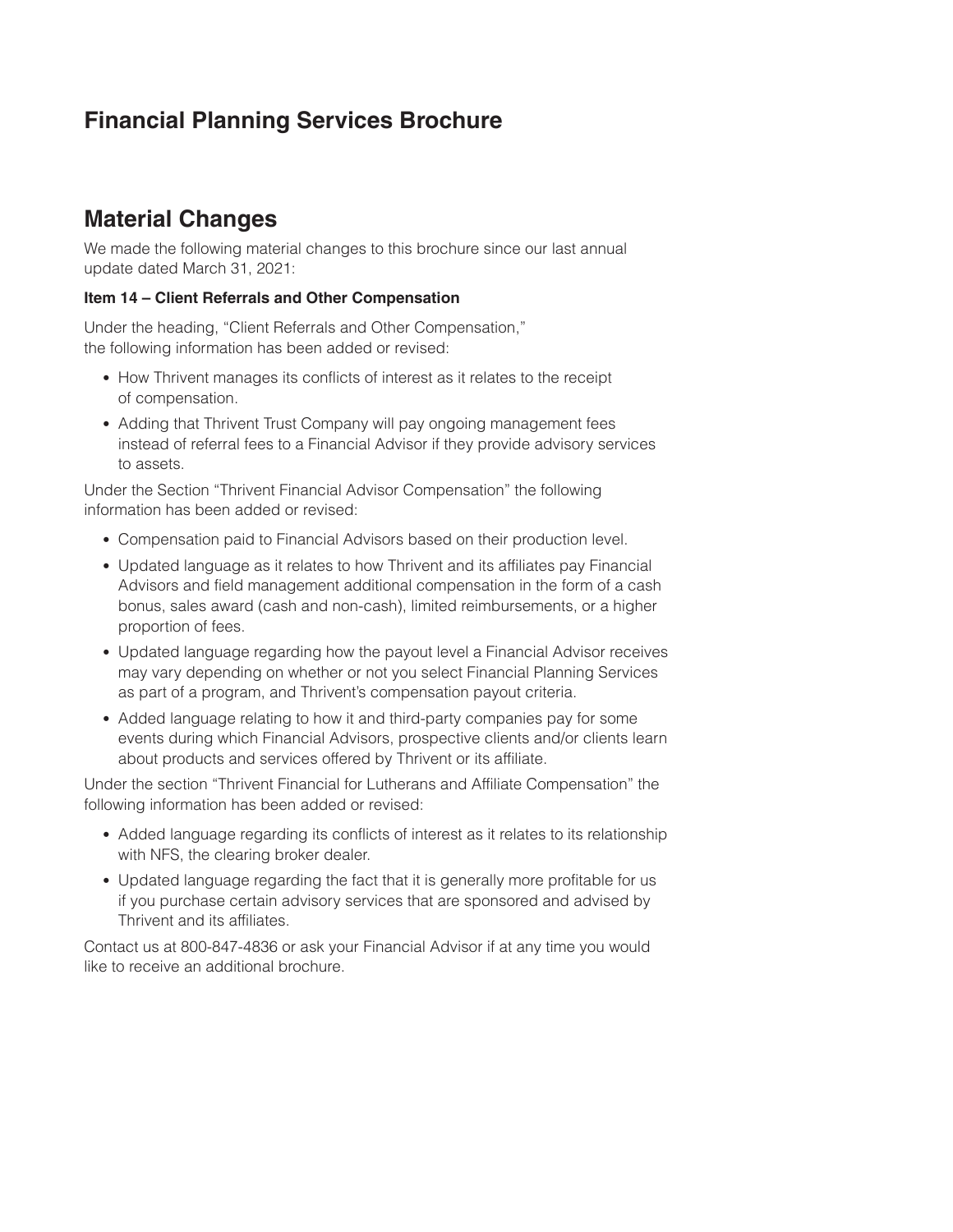## **Table of Contents**

| Item 6 – Performance-Based Fees and                                                                    |
|--------------------------------------------------------------------------------------------------------|
|                                                                                                        |
| Item 8 – Methods of Analysis, Investment Strategies                                                    |
|                                                                                                        |
| Item 10 - Other Financial Industry Activities                                                          |
| Item 11 - Code of Ethics, Personal Trading and Participation<br>or Interest in Client Transactions. 11 |
|                                                                                                        |
| Item 13 - Review of Accounts  11                                                                       |
|                                                                                                        |
| Item 14 – Client Referrals and Other Compensation. 11                                                  |
|                                                                                                        |
|                                                                                                        |
|                                                                                                        |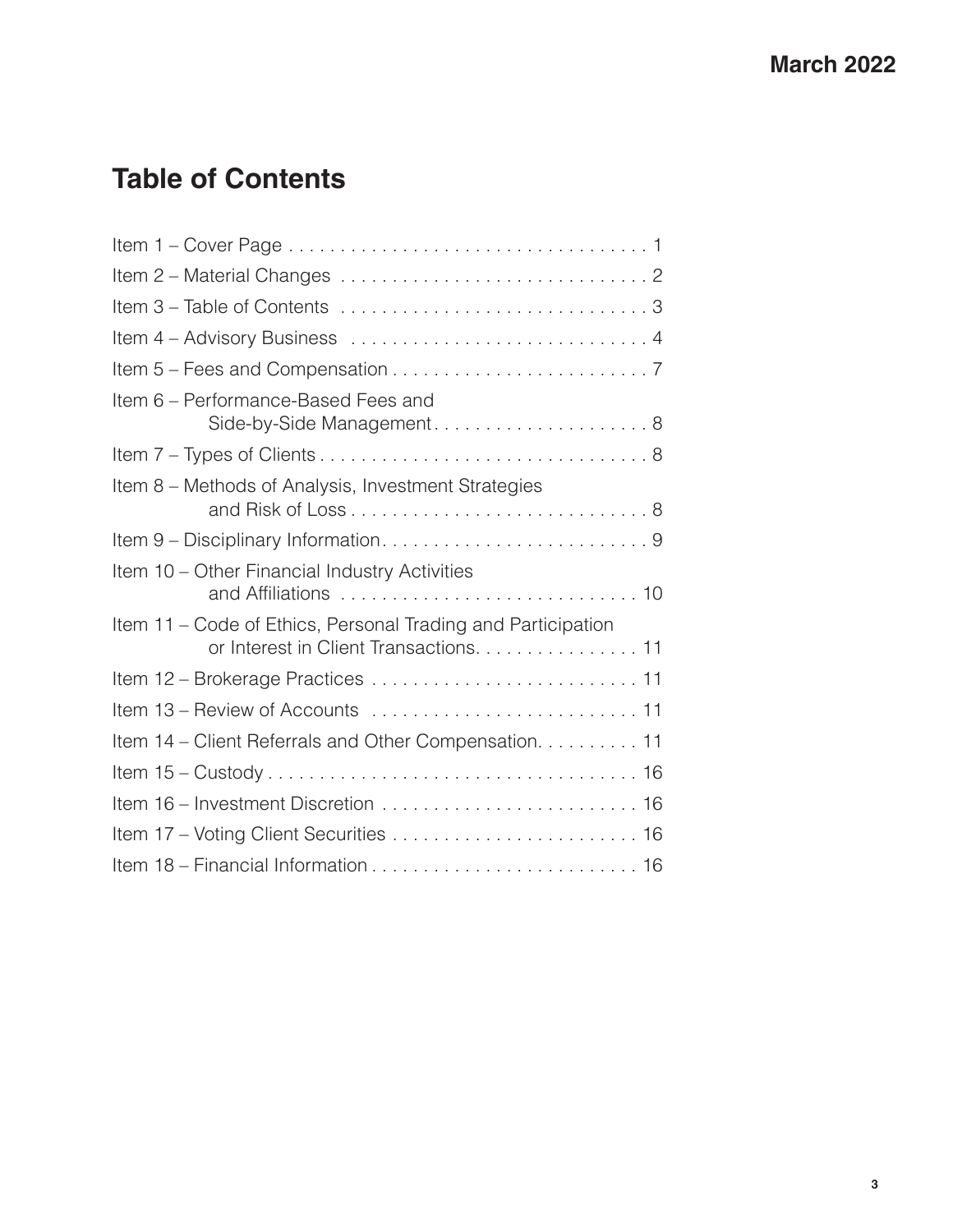## **Advisory Business**

Thrivent Investment Management Inc. ("Thrivent" or "we" or "us") is a wholly owned subsidiary of Thrivent Financial Holdings Inc., which in turn is a wholly owned subsidiary of Thrivent Financial for Lutherans. Thrivent has been registered with the Securities and Exchange Commission ("SEC") since 1986 and has provided financial planning services to members since 1998.

The words "you" and "your" refer to the person(s) who completes and signs a Financial Planning Services Agreement Schedule ("Schedule"), whether one or more individuals.

Thrivent's Financial Planning Services ("Financial Planning Services" or "Service") is an investment advisory service designed for you and your financial advisor ("Financial Advisor") to periodically review your personal financial position holistically and plan strategies tailored to help you reach your financial goals. The nature of the service allows your Financial Advisor to better help you navigate the ever-changing financial landscape as your needs and goals change.

You will decide whether to engage in the Financial Planning Services either as a one-time service that will end after receiving your written recommendations ("One-Time" Service) or as an ongoing service ("Ongoing" Service). The Ongoing Service automatically renews each year. Discuss with your Financial Advisor which option may be appropriate for you and your situation.

You will sign a Schedule in both instances. The recommendations we provide will primarily focus on your financial planning needs, not market activity or fluctuations. Your Financial Advisor will not provide monitoring of your financial information. The Service does not include implementation of the recommendations.

**One-Time Service.** Your Financial Advisor will make best efforts to provide you written recommendations within 12 months from the date you sign ("Anniversary Date") the Schedule for the One-Time Service.

**Ongoing Service.** Your Financial Advisor will make best efforts to provide you written recommendations within 12 months from the date you sign the Schedule and annually not later than the Anniversary Date for the Ongoing Service.

This disclosure brochure (the "Brochure") contains important information about Thrivent and Financial

Planning Services. You will also receive a disclosure brochure ("Brochure Supplement") that contains important information about your Financial Advisor. Ask your Financial Advisor for additional copies of this Brochure, or his or her Brochure Supplement, at any time. Both brochures are periodically updated.

Thrivent also offers Financial Planning Services combined with a managed accounts program for a consolidated fee, referred to as "WealthPlan." WealthPlan combines Financial Planning Services and the Managed Accounts Program for purposes of fees billing; however, the advisory services provided as part of WealthPlan are separate and distinct. Review Thrivent's Managed Accounts Program Brochure for a full description of the WealthPlan offering. Discuss options with your Financial Advisor to determine which is right for you.

As of December 31, 2021, Thrivent managed approximately \$3,250,213,475 in discretionary assets and \$10,247,904,744 in nondiscretionary assets. As of Dec. 31, 2021, Thrivent has approximately \$10,116,186,691 in services where a third-party manager maintains discretion over the assets.

Qualified Thrivent Financial Advisors are authorized to offer Financial Planning Services, where you will receive written recommendations designed to help you meet your financial goals. Financial Advisors may work with you individually, as a team or in partnership with other Financial Advisors and/or support staff. As part of the financial planning process, your Financial Advisor (and the team, if applicable) will use the information, any supporting policies and guidelines or restrictions that you provide to help determine appropriate investment and financial strategies for you.

You have the option, but no obligation, to implement all or any portion of these written recommendations through us. To the extent you implement all or any portion of the written recommendations, by executing transactions through Thrivent as a brokerdealer or receiving investment advisory services as an investment adviser, a conflict of interest arises between you and Thrivent. If you purchase one or more investment products and advisory services outside of this Service, you will be charged commissions and/or advisory fees that are separate from and in addition to the financial planning fee ("Planning Fee") that is charged for the Service. Carefully review the "Fees and Compensation" section in this Brochure for further information. The written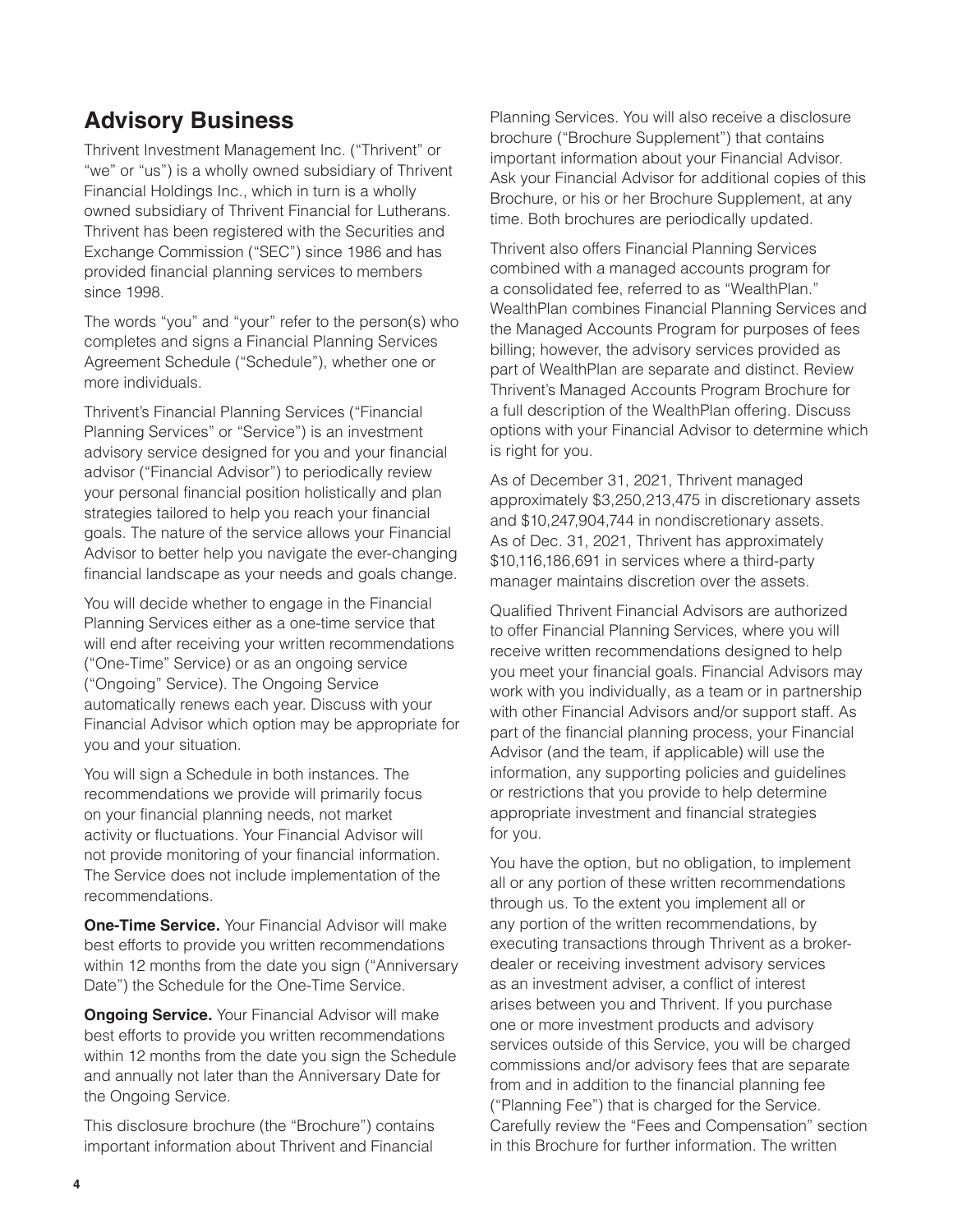recommendations you receive and actions you take based on the Financial Planning Services may differ from that of other clients, even if such clients are similarly situated.

Your Financial Advisor will request from you information about your personal financial circumstances and objectives. This information will include assets you hold with Thrivent and/or its affiliates, and assets you hold at other financial institutions, as well as information about your liabilities, cash flow, taxes, investment objectives, risk tolerance, insurance and other aspects of your financial situation. Even though we will request information about assets you hold at other financial institutions, neither Thrivent nor your Financial Advisor will serve as your investment adviser or broker with respect to those accounts/assets. The information you provide will be used to help in our assessment and development of recommendations for purposes of this Service. We will rely on the data you provide, so it is important you provide current, complete and accurate information and promptly notify us of any changes. In addition, we will not independently verify any information you provide to us, even if the information relates to assets you hold with us and any of our affiliates.

Thrivent and your Financial Advisor do not provide tax or legal advice. The written recommendations we provide in connection with Financial Planning Services do not constitute accounting, legal or tax advice. Consult your legal and tax advisors for advice regarding potential accounting issues and any legal and/or tax implications that may arise as a result of implementing the written recommendations.

At the start of a Financial Planning Services relationship, we seek to identify your goals and objectives to develop your written recommendations. To understand your current situation, we may include a review of your financial position, your protection needs and any estate plan you may have in place.

The Service provides a means for you and your Financial Advisor to engage and explore financial planning topics (which are described below), including:

- Retirement Planning
- Risk Management
- Investment Planning
- Goal Planning
- Income Tax Planning
- Estate Planning
- Business Continuation Planning
- Special Needs Planning
- Divorce Planning

## **Retirement Planning (Accumulation, Distribution)**

Retirement planning covers strategies that seek to help you optimize your retirement assets before and during retirement. It identifies potential savings and investment strategies to help you work toward your retirement needs. Retirement planning may illustrate estimated tax rates, the potential effect of tax bracket changes, the potential impact of required minimum distributions, strategies for withdrawals of pensions, qualified plans and individual retirement accounts ("IRAs"), optimizing Social Security benefits, and spending or liquidating certain assets in retirement.

#### **Risk Management**

Risk management seeks to prepare you for unexpected needs, or impact on cash flow or net worth, in the event of premature death, disability, long-term care needs or other circumstances specific to your personal financial situation.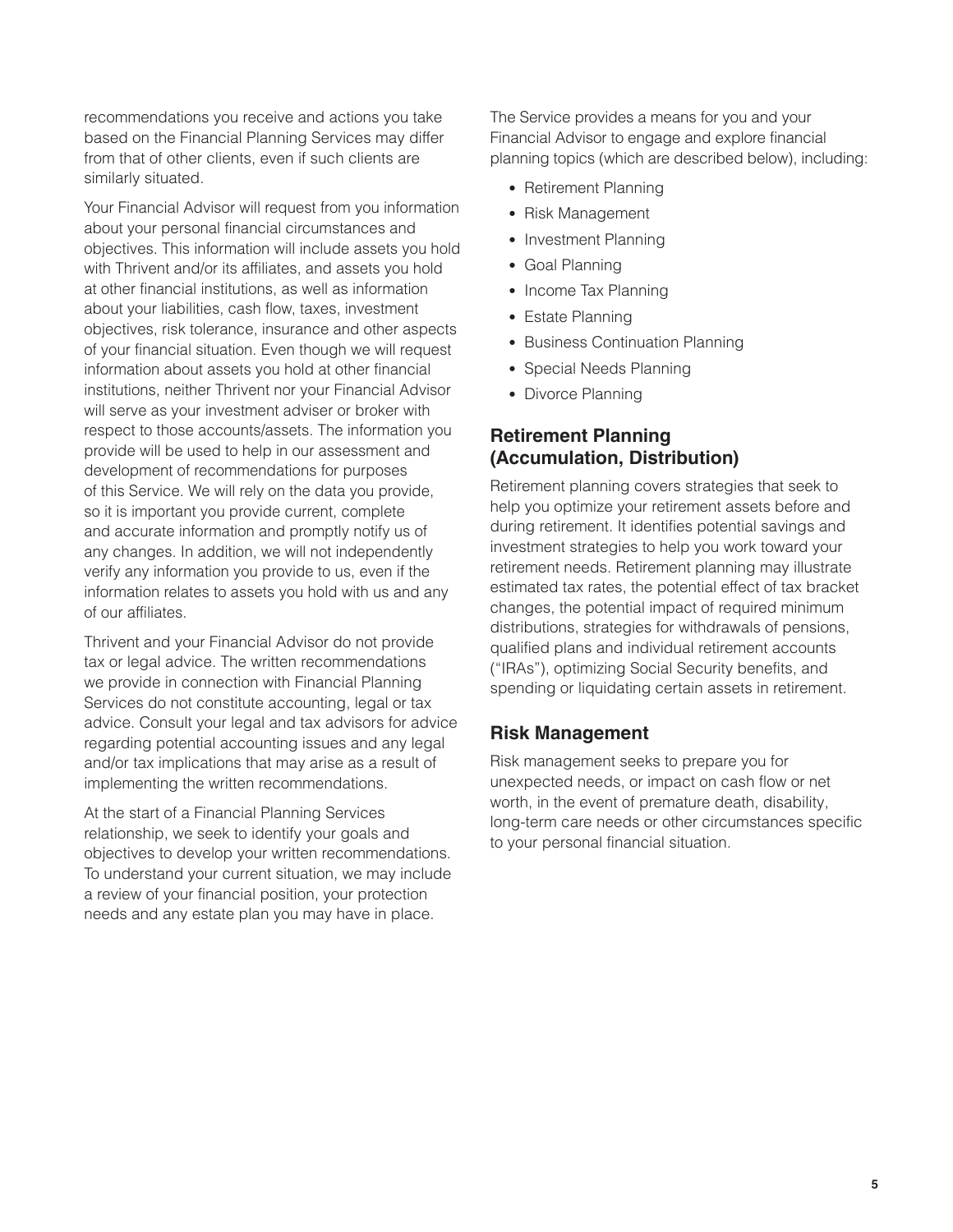#### **Investment Planning**

Investment planning provides an analysis based on your current asset mix. An asset allocation change to your existing holdings may be recommended, based on your risk tolerance, investment time horizon, investment objectives and other applicable factors. Investment planning may also include asset allocation modeling for both taxable and tax-deferred portfolios. This analysis does not include specific security recommendations.

#### **Goal Planning (Future Purchase, Education)**

Accumulation goal planning identifies potential annual and monthly savings needed along with strategies to help you work toward goals such as education planning, a large purchase or other income needs. Consideration will be given to how funds will eventually be utilized, and distribution and cost-reduction strategies. Education planning may also include college financial aid and student loan considerations.

#### **Income Tax Planning**

Income tax planning illustrates the potential implications of financial strategies. Income tax planning may analyze various strategies that seek to facilitate tax-efficient withdrawals from tax-deferred accounts, optimize charitable contributions, minimize the taxation of Social Security benefits, and plan for financial impacts due to life events.

#### **Estate Planning**

Estate planning is designed to help you identify key factors and considerations for efficiently passing your estate according to your wishes. Estate planning may include a general discussion of related estate planning documents and estimating the size of your estate and resulting estate settlement costs such as taxes and expenses.

#### **Business Continuation Planning**

Business continuation planning is intended to help a business owner evaluate goals for the business in the event of retirement, death or disability of the owner(s) or key employees. Business continuation planning may include an analysis of funding options for buy-sell agreements and of the replacement value of key employees.

#### **Special Needs Planning**

Special needs planning is intended for clients who have a child or family member with a chronic illness, disability or other special needs. This service may include analysis and information regarding potential government benefits, savings programs and estate planning considerations, including planning for continued care and support in the event of your premature death or disability. Special needs planning may review how meeting your goals for the special needs individual can be built into your overall financial planning objectives.

## **Divorce Financial Planning**

Divorce financial planning is intended to examine financial issues to provide you and your attorney with valuable data. Divorce financial planning illustrates how the financial decisions you make today could impact your financial future based on certain assumptions. This service may analyze proposals to illustrate impacts of settlement options or division of assets or debts. This will not include recommendations for a particular settlement option or method of division of assets or debts. Divorce financial planning is provided through the One-Time Service to individual clients only.

Financial Advisors are required to complete specialized training to provide divorce financial planning. If your Financial Advisor has not met the requirements (a non-authorized Financial Advisor), another qualified Financial Advisor may provide this service for you. Any analyses or documents provided to you through divorce financial planning may be discoverable by another party to the divorce proceeding. Neither Thrivent nor its Financial Advisors will serve as an expert witness in any court proceedings as it relates to the analyses or documents provided to you.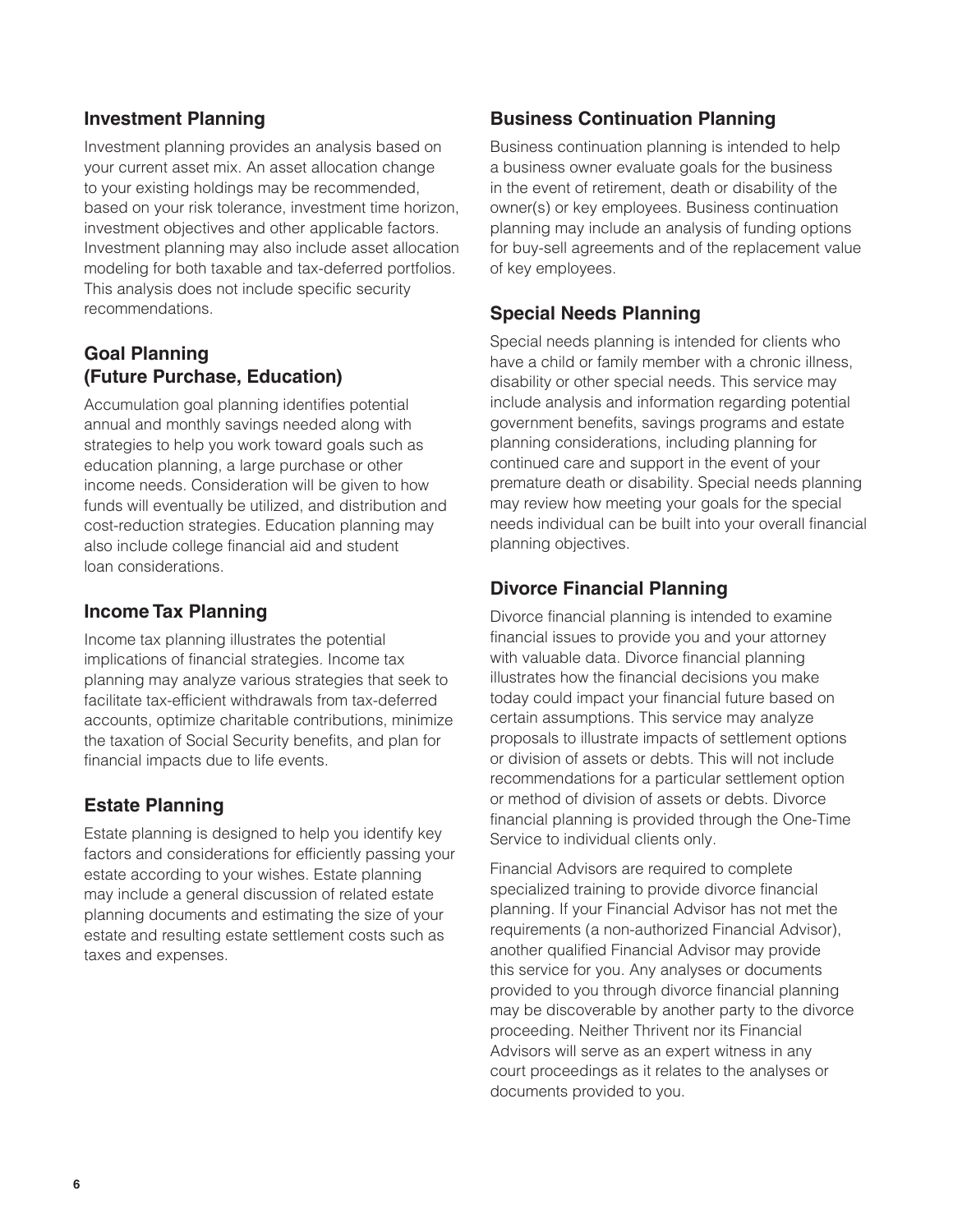## **Fees and Compensation**

You will be charged a Planning Fee for the Financial Planning Services. Your Planning Fee is negotiable and will be based primarily on the scope of the Service, complexity of your financial situation and related analysis, your Financial Advisor's experience and credentials, and other factors. Discuss the Planning Fee with your Financial Advisor so you understand the factors considered in arriving at your fee, along with what you can expect for this fee.

The minimum Planning Fee is \$300. The maximum Planning Fee may exceed \$10,000, subject to acceptance by Thrivent. We may change or modify the fees for the Financial Planning Services. In certain circumstances, your Financial Advisor may have a higher minimum Planning Fee.

There are multiple ways to pay your Planning Fee. Depending on the payment option you select, there may be tax consequences and/or certain fees may apply. Contact your Financial Advisor for more information about the payment options and any restrictions that may apply.

Your total Planning Fee may be higher or lower than fees paid by other Thrivent Financial Planning Services clients, including those clients enrolled in WealthPlan. In certain instances, Thrivent or your Financial Advisor may provide Financial Planning Services as a One-Time Service at no cost to the recipient for purposes of certain charitable activities. These instances must be reviewed and approved by Thrivent.

Payment of the total Planning Fee is required no later than the Anniversary Date on which you signed the Schedule for the One-Time Service. The total Planning Fee is required annually, no later than on the Anniversary Date on which you signed the Schedule for the Ongoing Service. If you decide to terminate your Agreement prior to receiving written recommendations or advice, you may receive a refund of your previously paid Planning Fee. In addition, you may be entitled to a refund if you terminate your Agreement by enrolling in WealthPlan.

You may be entitled to a refund if it is determined your Financial Advisor did not provide written recommendations at least annually. The payment of any refund will depend upon the specific circumstances of the situation and should first be discussed with your Financial Advisor. A refund may also be available due to changes in your particular circumstances, prior to your receipt of your written recommendations.

#### **Compensation for the Sale of Securities and Other Products**

You have the option, but no obligation, to implement all or any portion of the written recommendations through us. In Thrivent's broker-dealer and investment adviser capacity, we offer a variety of products and services to you, including products and services that are issued and/or advised by us and/or one or more of our affiliates. Review the "Client Referrals and Other Compensation" section below for more information about compensation we receive in connection with these products and services.

You will be charged the normal account and transactional fees with respect to any Thrivent accounts you maintain, and you will be charged the regular sales load, fees and other charges with respect to any products and services you select, in connection with implementing any recommendations through the Financial Planning Services. Your total Planning Fee is in addition to any fees and charges associated with any products and services you elect to implement. For example, if you purchase a mutual fund through a brokerage account as a result of implementing a recommendation, you will pay a certain percentage of the amount you are investing as a sales load. This amount is in addition to your total Planning Fee. Thrivent does not reduce the Planning Fee, to offset any commissions, markups or other sales related charges. You are not obligated to purchase any product or service from Thrivent or your Financial Advisor.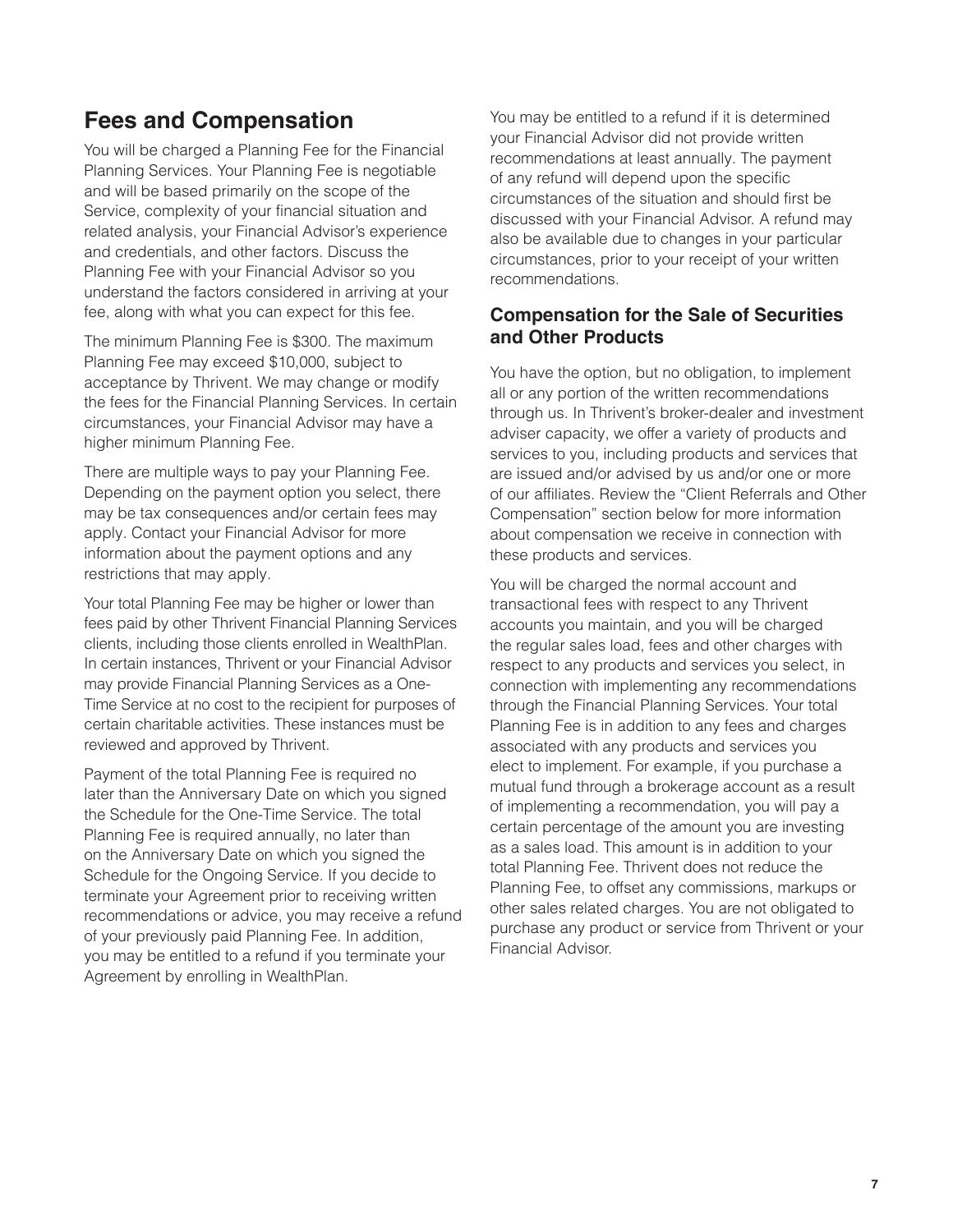## **Performance-Based Fees and Side-by-Side Management**

Thrivent does not charge performance-based fees to its financial planning clients, nor is such type of fee charged for any other services offered by Thrivent.

## **Types of Clients**

Thrivent generally provides this investment advisory service to individuals and businesses or non-profit entities with financial planning needs.

The Service is generally appropriate for clients who desire a holistic financial planning relationship. Several factors are considered in determining the appropriateness of a financial planning relationship. These factors include, among others, net worth, current and potential income sources, investable assets, estate planning needs, and the areas of financial planning topics to be covered.

Thrivent, your Financial Advisor and the Financial Planning Services are not "investment managers" within the meaning of the Employee Retirement Income Security Act of 1974 (ERISA) with respect to any plan subject to ERISA. Thrivent or your Financial Advisor may provide fiduciary investment advice, as defined in ERISA or section 4975 of the Code. If that is the case, through the Financial Planning Services, Thrivent and your Financial Advisor will comply with applicable regulations set forth in ERISA and the Code.

## **Methods of Analysis, Investment Strategies and Risk of Loss**

Thrivent's Financial Planning Service is generally designed with a view toward long-term investing. Financial Advisors provide financial planning services concerning various types of securities, investment and certain insurance products. You should be aware that investing in securities, investment and insurance products involves inherent risks, including the possible loss of the total principal amount invested. Carefully review all agreement and product offering documents to better understand the risks associated with each security, investment and insurance product.

As part of the financial planning process, based on the financial planning topics you select, certain assumptions regarding your current personal goals and objectives will be utilized, such as your

ongoing expenses, desired retirement age and the number of years until your children enroll in college. Additionally, certain general assumptions relating to the market and interest and other rates will be utilized, including, but not limited to, rates of investment performance, inflation rates and tax rates. The written recommendations may contain projections relating to our view of the probability you will reach your stated financial goals, scenario analyses and an assessment of what may occur upon certain proposed changes to the stated assumptions, such as the likelihood of various investment outcomes or the performance of investment products and services, and are based on the assumptions referenced above. These projections are hypothetical economic scenarios and assessments using the stated assumptions and are based in large part on the information you supply, and do not reflect actual investment results or guarantee future results. Items such as future investment results, cash inflows and outflows, and taxes cannot be accurately predicted. Your investment results and the actual rates of return you will experience will vary from such projections, perhaps significantly, and are not guaranteed.

Thrivent's Financial Advisors may rely on a number of tools to assist in the financial planning process, including asset allocation and various types of software. Tools used in connection with the Financial Planning Services may be offered in connection with the offer and sale of certain products and services. Whether these tools are used in connection with Financial Planning Services or the sale of these products and services, there is no separate fee charged for the use of such tools. Various tools and projections utilized will make fixed assumptions about general economic conditions and market events, including future performance of the equity markets, inflation rates or interest rates. You and your Financial Advisor can evaluate your planning options by modeling varying potential outcomes regarding such markets and rates. There is no guarantee these potential outcomes will be obtained, and results may vary with each use of the applicable tools and projections over time as additional historical data becomes available or if tools and/or methodologies are modified.

We make a number of assumptions (as referenced above) based on the choices you make; the information you provide, including your ongoing expenses and available assets for investments; our assumption that the investment strategies may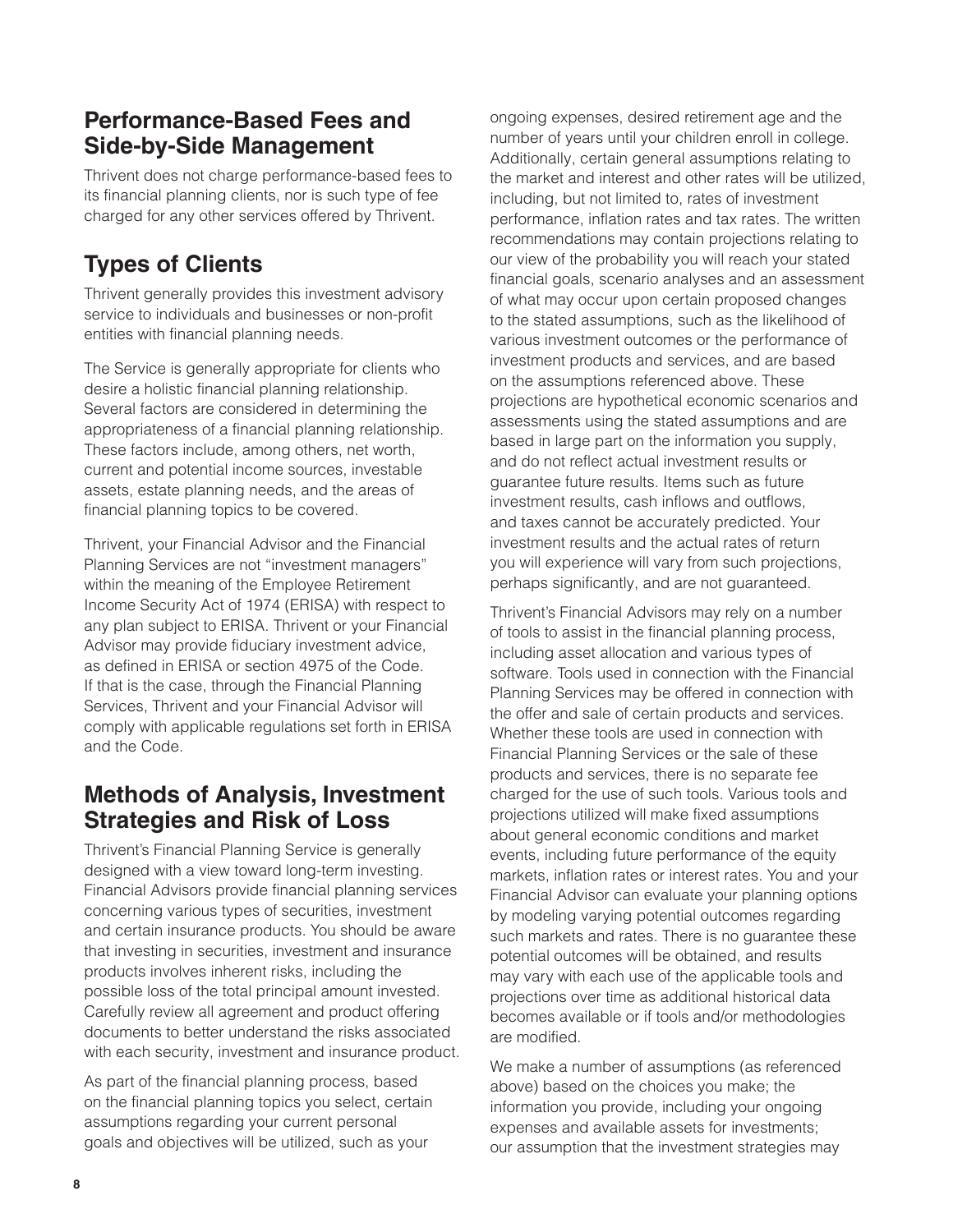include Thrivent's asset allocation models; and products you purchased through your Financial Advisor, if any. To the extent the information you provide and/or the assumptions regarding strategies and allocations are not realized, the results of the analysis may not be useful or appropriate. As a result, it is important for you to understand the assumptions utilized in the development of your written recommendations and notify your Financial Advisor if your personal circumstances change and vary from the stated assumptions.

In addition, the same methodologies may produce different results over time as additional historical data becomes available or if the assumptions or methodologies are modified. We also provide model or other asset allocation and portfolio construction strategies that can produce different results because they use different methodologies and goals, and because those services may be targeted to a specific group of individuals with different economic situations and goals. The assumptions used in your written recommendations are based on the information you provide and review with your Financial Advisor. Items such as future investment results, cash inflow and outflows, and taxes cannot be accurately predicted, so your actual results will vary from what is illustrated. Assumptions must be reconsidered on a frequent basis to help ensure the results are adjusted accordingly.

Your written recommendations are not predictions of actual results. Actual results may vary to a material degree due to external factors beyond the scope and control of Thrivent and your Financial Advisor. Historical data is used to produce assumptions as part of your written recommendations, such as rates of return. It is important to remember that past performance is not a guarantee or predictor of future performance.

Your written recommendations will not provide specific security selections. The written recommendations from this Service do not constitute an offer or recommendation to buy or sell a particular investment or product. All investments involve some degree of risk, including the potential loss of principal invested. The illustrations are not indicative of future performance of actual investments, which will fluctuate over time and may lose value.

Individual prospectuses for applicable securities, including mutual funds held in an account, contain more complete information on the investment objectives, risks, charges and expenses of the investment company, which investors should read and consider before investing. To obtain prospectuses, contact your Financial Advisor or call 800-847-4836.

## **Disciplinary Information**

In December 2014, Thrivent, without admitting or denying any finding, entered into a Letter of Acceptance, Waiver and Consent with Financial Industry Regulatory Authority ("FINRA") that found Thrivent violated SEC rule 10b-10, NASD Conduct Rules 2230 and 2110 and FINRA Rules 2232 and 2010 by failing to deliver trade confirmations to Thrivent Mutual Fund shareholders pertaining to certain one-time and certain other mutual fund share redemptions. This failure was caused by coding errors in the computerized system that Thrivent had established through an outside vendor to generate and send the confirmations. These mutual fund redemptions were disclosed to clients on certain periodic account statements and there was no negative impact on shareholder account values. The activity that was the subject of this settlement was not related to Thrivent's investment advisory programs. Thrivent agreed to a censure and fine of \$375,000.

Thrivent initiated a review to identify whether eligible clients received certain available sales charge waivers or breakpoint discounts, for the period beginning January 2011 forward. Thrivent subsequently and promptly established a plan of remediation for those identified clients who did not receive appropriate sales charge waivers or available breakpoint discounts and made restitution to such clients. Thrivent entered into a Letter of Acceptance, Waiver and Consent ("AWC") with FINRA, which was issued on Aug. 9, 2018, and in which Thrivent neither admitted nor denied the allegations. FINRA expressly recognized, in the AWC, Thrivent's extraordinary cooperation in resolving this matter. The AWC alleged that Thrivent violated National Association of Securities Dealers ("NASD") Rule 3010 and FINRA Rules 3110 and 2010 by failing to reasonably supervise mutual fund sales to ensure eligible clients received the benefit of applicable sales charge waivers and breakpoint discounts. Thrivent consented to a censure in the AWC and will provide FINRA with certain information regarding its established remediation plan for eligible clients.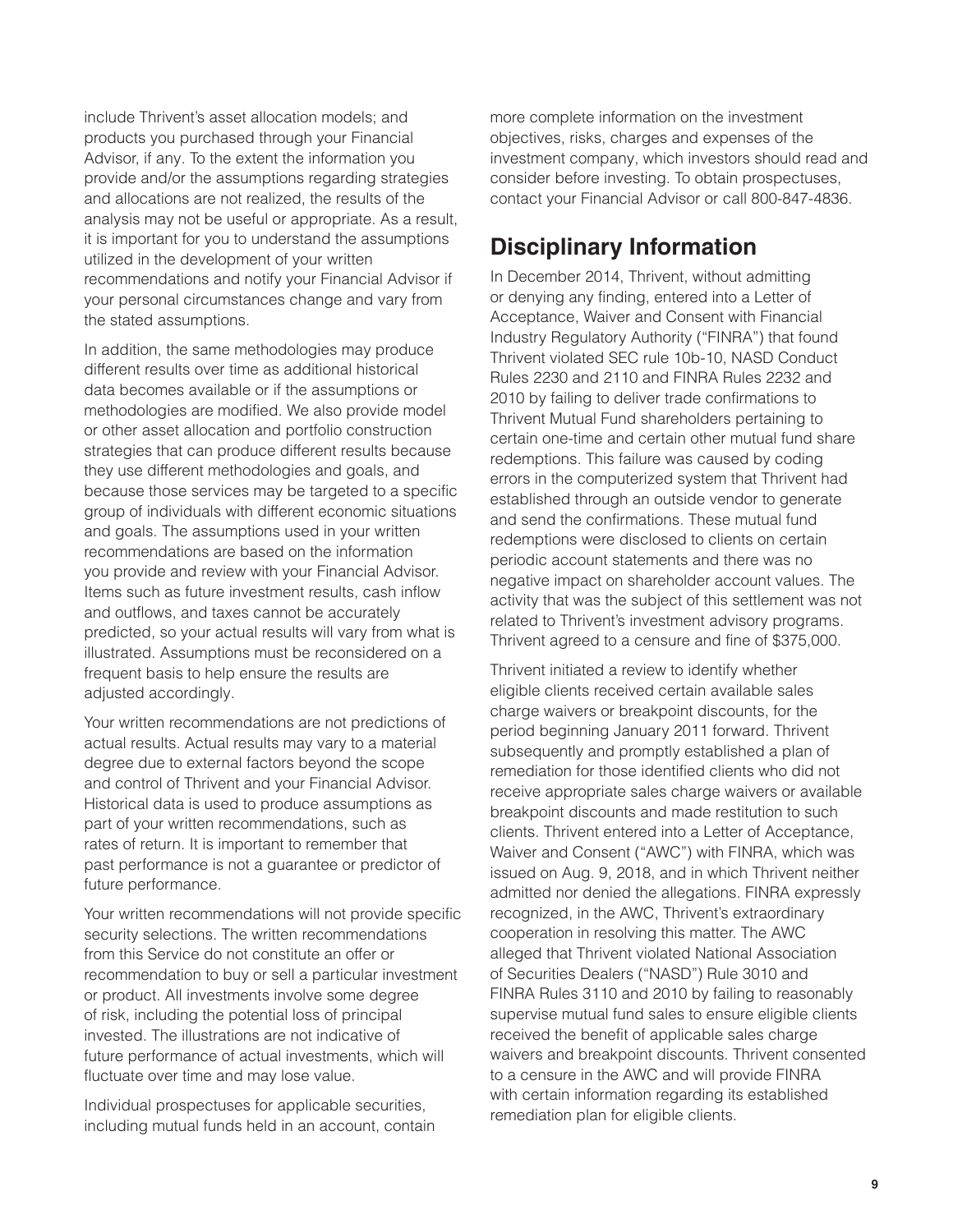In July 2020, Thrivent signed a Stipulation To Entry Of Consent Order ("the Stipulation") with the Illinois Securities Department ("the Department"). Thrivent neither admitted nor denied the Findings of Fact or Conclusions of Law, but (consistent with the Stipulation) acknowledged that the Consent Order could be entered. The Department's Consent Order recited that, during the period of January 1, 2011, to June 30, 2014 ("the relevant period"), in certain instances Thrivent representatives and supervisors failed to make appropriate documentation regarding the suitability of certain variable annuity ("VA") replacement transactions. The Department's Consent Order further recited that, as a result, Thrivent failed to maintain appropriate books and records regarding these certain VA transactions during the relevant period. Under the Department's Consent Order, Thrivent was required to make a monetary payment of \$400,000 to the Illinois Secretary of State, Securities Investor Education Fund, by July 24, 2020. The Stipulation, the Consent Order and a separate Department Representation Letter collectively concluded matters involving Thrivent, which had been pending before the Department.

## **Other Financial Industry Activities and Affiliations**

Thrivent is registered as a broker-dealer and an investment adviser with the SEC and is a member of FINRA. In its capacity as broker-dealer, Thrivent actively markets mutual fund shares, variable insurance contracts and general securities to its clients through its Financial Advisors. Financial Advisors evaluate each recommendation provided to clients to help ensure the recommendations are in their best interest or otherwise suitable based on a client's financial situation and investment objectives. Thrivent has a fully disclosed clearing agreement with National Financial Services LLC ("NFS"), Member NYSE/SIPC, a Fidelity Investments® company, to provide trade execution, clearing services, custody of certain Thrivent Managed Accounts Program assets and Thrivent brokerage accounts, and other related services. Thrivent is not affiliated with NFS. Thrivent offers the Thrivent Mutual Funds and serves as the principal underwriter and distributor of variable products issued by Thrivent Financial for Lutherans. As an investment adviser, Thrivent offers investment advisory services that includes a managed accounts program (i.e., wrap-fee program) and financial planning services.

## *Broker-Dealer*

Thrivent Distributors, LLC is an indirect, wholly owned subsidiary of Thrivent Financial for Lutherans and is a registered broker-dealer serving as the principal underwriter and distributor for the Thrivent Mutual Funds.

#### *Insurance*

Thrivent Financial for Lutherans markets life, health and disability insurance to Christians in all 50 U.S. states and the District of Columbia.

Thrivent Insurance Agency Inc., an indirect, wholly owned subsidiary of Thrivent Financial for Lutherans, serves as a life and health insurance agency engaged in the distribution of non-proprietary life and health insurance products.

#### *Investment Adviser*

Thrivent Asset Management, LLC is an indirect, wholly owned subsidiary of Thrivent Financial for Lutherans and the registered investment adviser providing portfolio management and fund administration services to the Thrivent Mutual Funds and Thrivent Core Funds. Thrivent Mutual Funds are distributed by Thrivent's Financial Advisors and Thrivent Distributors, LLC.

Thrivent Financial for Lutherans is a registered investment adviser providing investment management services to Thrivent Series Fund, Inc. and Thrivent Cash Management Trust. Thrivent Financial for Lutherans is also responsible for fund administration for these entities.

Thrivent Advisor Network, LLC is a wholly owned subsidiary of Thrivent Financial for Lutherans and a registered investment adviser providing advisory services to individuals, high net worth individuals, families, trusts, estates, businesses and retirement plans.

## *Trust Company*

Thrivent Trust Company is a wholly owned subsidiary of Thrivent Financial for Lutherans and serves as a federal savings bank offering professional fiduciary and discretionary investment management services.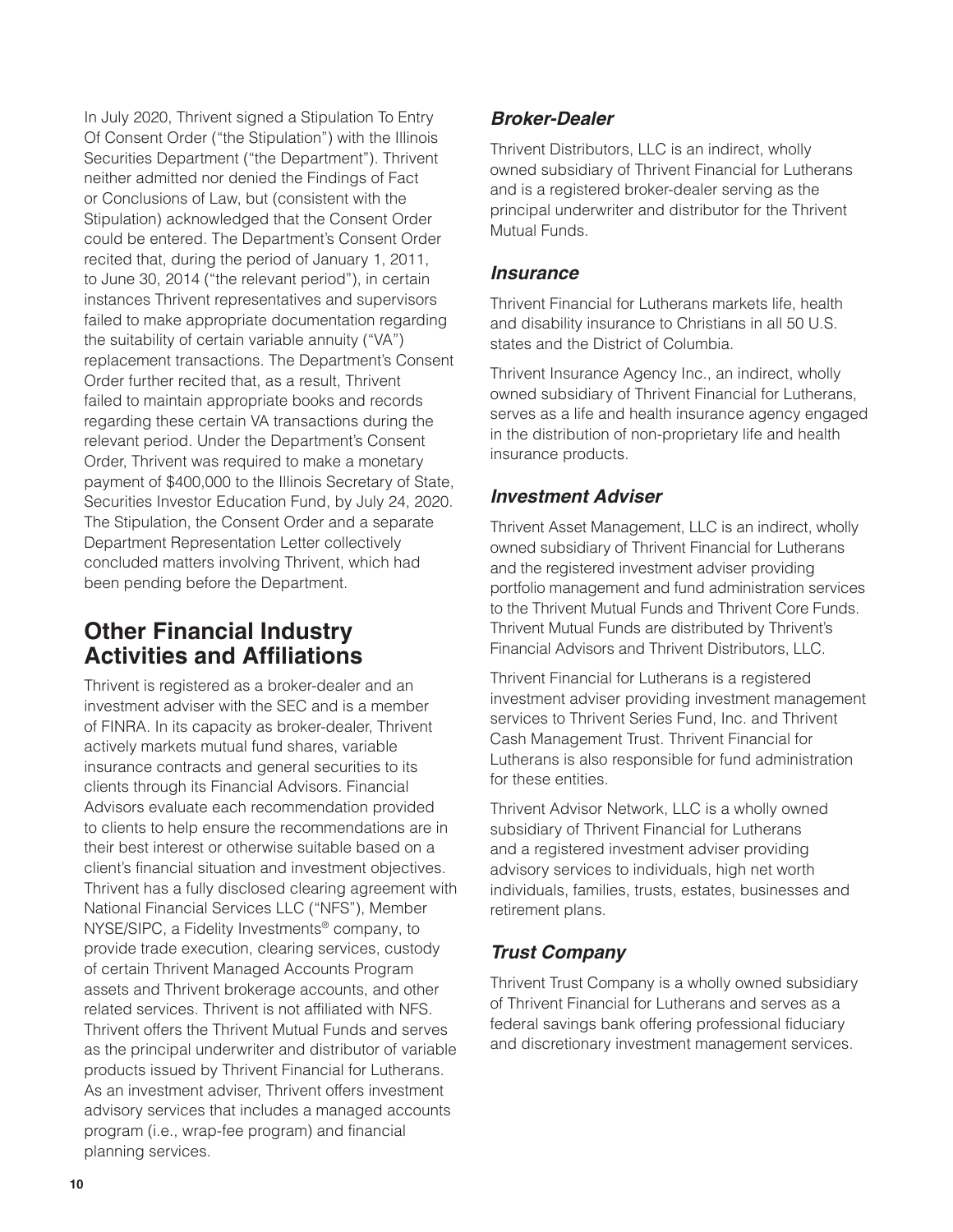## **Code of Ethics, Personal Trading and Participation or Interest in Client Transactions**

Thrivent's Code of Ethics ("Thrivent Code") establishes the standards of business conduct required by all Thrivent personnel involved in its investment advisory business. The Thrivent Code sets forth business conduct principles regarding compliance with laws and regulations, fiduciary duty of investment advisers, conflicts of interest, personal securities transactions, and confidentiality.

Thrivent will provide a copy of the Thrivent Code to any client or prospective client upon request. Send your request to:

#### **Thrivent**

**Attn:** Broker-Dealer and Investment Adviser Compliance **MS 8100, 600 Portland Ave. S. Minneapolis, MN 55415**

Thrivent's Code requires certain persons, defined as Access Persons, to disclose specific accounts in which they have a beneficial interest. These accounts are monitored electronically for activity that is inconsistent with the fiduciary duty owed to Thrivent's clients. Thrivent's Access Persons are subject to a personal trading policy intended to help mitigate conflicts of interest when trading their personal securities accounts. When Thrivent's electronic monitoring system flags activity that is inconsistent with this policy, the transactions are reviewed, and appropriate corrective action is taken as needed.

Thrivent and its affiliates perform advisory and/ or brokerage services for other clients and give advice and act for other clients (including those not participating in the Financial Planning Services) that may differ from the advice given or the timing or the nature of any action taken for your account. In addition, Thrivent may, but is not obligated to, purchase or sell or recommend for purchase or sale any security that Thrivent or any of its affiliates may purchase or sell for their own accounts or the account of any other client.

## **Brokerage Practices**

Thrivent's Financial Planning Services do not include engaging in securities transactions as described above in the Advisory Services section of this Brochure; therefore, this disclosure item is not applicable.

## **Review of Accounts**

Thrivent periodically reviews the written recommendations you receive. Reviews may include, but are not limited to:

- Appropriateness of the financial planning relationship.
- Adherence to Thrivent's Financial Planning Services policies and procedures.
- Quality and delivery standards of the written recommendations.

 As a result of such review(s), Thrivent may take certain actions, up to and including, the termination of advisory services.

## **Client Referrals and Other Compensation**

The receipt of compensation (either directly or indirectly) creates a conflict of interest between us and you. We manage these conflicts through our policies and procedures, conducting due diligence reviews of the products and services that can be recommended, disclosing material conflicts to clients and prospective clients and by training our Financial Advisors, including on the need to act in your best interest.

If you so choose to implement your written recommendations with us, Thrivent, in our capacity as a broker-dealer and an investment adviser, receives revenue-sharing payments from affiliated and third-party investment companies based on proprietary and certain nonproprietary mutual funds our clients own. This compensation is based on assets under management and is paid by the investment adviser or distributor of the mutual fund out of its own resources. These additional payments compensate Thrivent for distribution, training, educational programs, marketing and sales support services. This additional compensation is not paid to any Financial Advisor. These payments present a conflict of interest because Thrivent's receipt of this additional compensation gives us a financial incentive to recommend or include mutual funds for which the firm receives revenue sharing payments.

Thrivent manages these conflicts of interest through, among other things, its new account or best interest review process, surveillance, and other supervisory processes and procedures. Additionally, Thrivent Financial Advisors receive training as it relates to the offering of the Financial Planning Services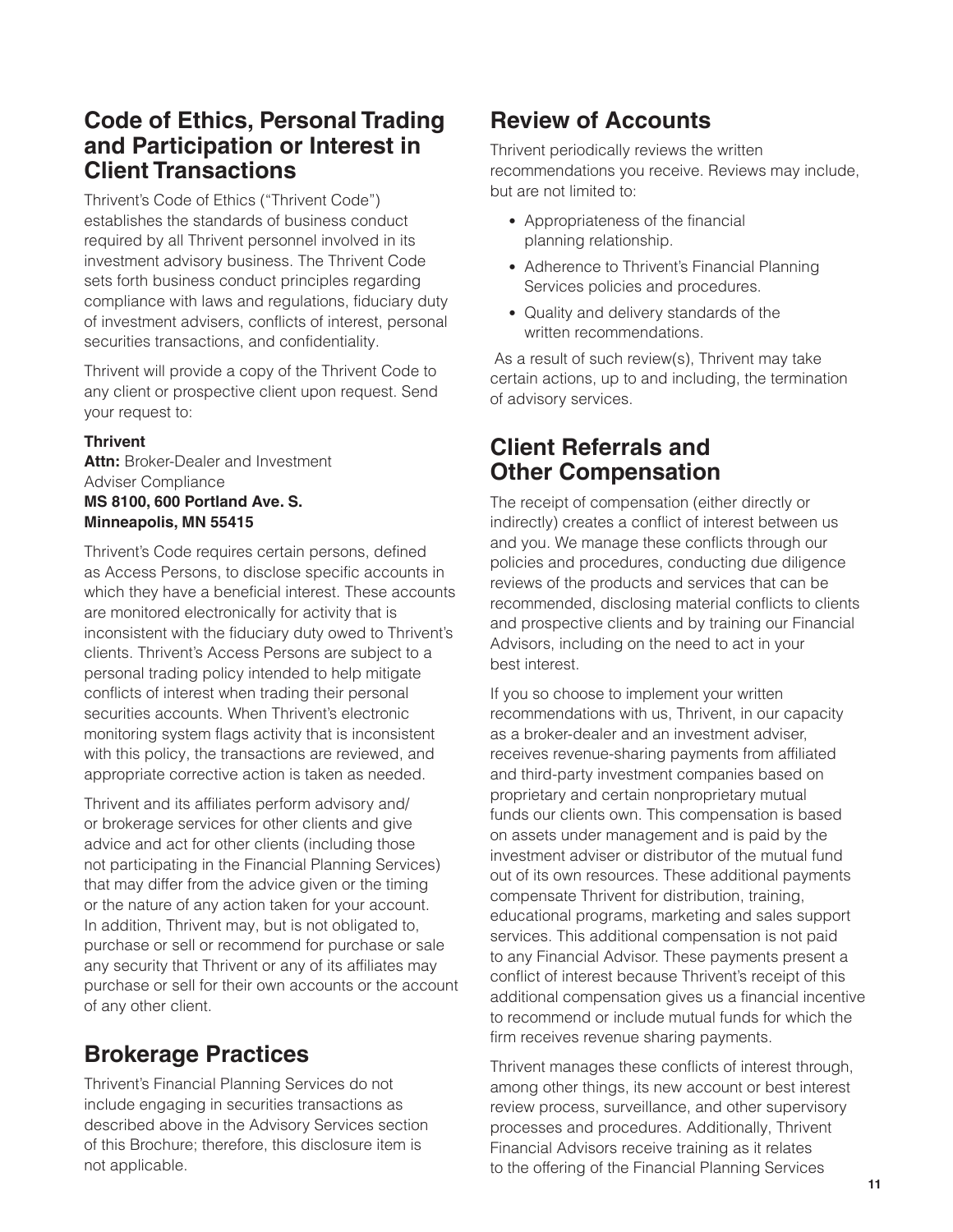and the development of written recommendations. Components of that training focus on determining the appropriateness for a financial planning relationship, pricing of the service, fiduciary responsibilities including placing the clients' interests before his or her or Thrivent's interests and disclosing all conflicts of interest, and how to properly construct written recommendations. Written recommendations are intended to provide clients with choices on how to implement the strategies and recommendations.

Thrivent and its Financial Advisors engage unaffiliated third parties to solicit investment advisory services to prospective new clients.

These solicitors are paid a cash fee for the referral. The terms of this referral arrangement are disclosed to the prospective client. You will not be charged an additional fee as a result of any referral arrangements. In addition, a registered professional with Thrivent who refers you to a Financial Advisor for the purpose of obtaining the Financial Planning Services may share in the Planning Fee for the services provided. This arrangement is only allowed if the registered professional making the referral is appropriately licensed and state-registered. Any payments to the registered professional making a referral will not increase the Planning Fee or any fees associated with accounts, products or services that you buy, sell or hold with Thrivent.

In addition, and separate from the above-referenced arrangements, the Thrivent Trust Company pays your Financial Advisor a fee for referring you to them for professional personal trust, estate and investment management services. Thrivent Trust Company will pay ongoing management fees instead of referral fees to a Financial Advisor if they provide advisory services to assets. Any such compensation payment will be disclosed to you, when applicable and as required by law, and will not increase your fees. Such payments may be made for the duration of your accounts held with Thrivent Trust Company.

In another separate arrangement, Thrivent Charitable Impact & Investing™ (Thrivent Charitable) partners with Thrivent and Thrivent Distributors, LLC, the underwriter and distributor for Thrivent Mutual Funds. Thrivent Distributors, LLC pays your Financial Advisor for his or her work in bringing donor gifts to Thrivent Charitable to the extent these donor gifts are invested in Thrivent Mutual Funds. This fee does not increase cost of the product to you. Thrivent Charitable is independent of Thrivent Financial for Lutherans and

Thrivent's Financial Advisors. Thrivent Charitable is not an affiliate of Thrivent.

## **Thrivent Financial Advisor Compensation**

In addition to the commissions and fees your Financial Advisor receives when you own an investment product or service, your Financial Advisor may receive other compensation for providing you recommendations or services. Financial Advisors, who are not employees, use this compensation to pay for their own business expenses, including office space, equipment and office staff they may employ.

#### **How does my Financial Advisor earn commissions and other compensation?**

- Your Financial Advisor is paid commissions or other compensation when you purchase or invest in a product or account during the time that you own it.
- The amount your Financial Advisor is paid will differ depending on the product or service he or she recommends.
- The amount of compensation paid to your Financial Advisor may be higher for the sale of nonproprietary insurance and annuity products.
- Thrivent Financial for Lutherans may provide Financial Advisors subsidized retirement benefits and subsidized insurance benefits based on commissions they receive.
- We also pay Financial Advisors on production, including total volume of product sales, length of time that you continue to pay premiums or keep assets invested in the products sold, and the profitability of the products. Therefore, Financial Advisors have an incentive to recommend a product or service with a higher compensation payout.
- Thrivent Financial for Lutherans or its affiliates pay additional compensation to certain Financial Advisors for training and coaching other Financial Advisors on specific products and services that we offer, and on practice management. A portion of this compensation may be based on incremental sales of these products and services sold by the Financial Advisors receiving the training.
- Some Financial Advisors receive a loan from Thrivent Financial for Lutherans to invest in their practice. They may receive partial loan forgiveness if they exceed their expected sales of life and health insurance products.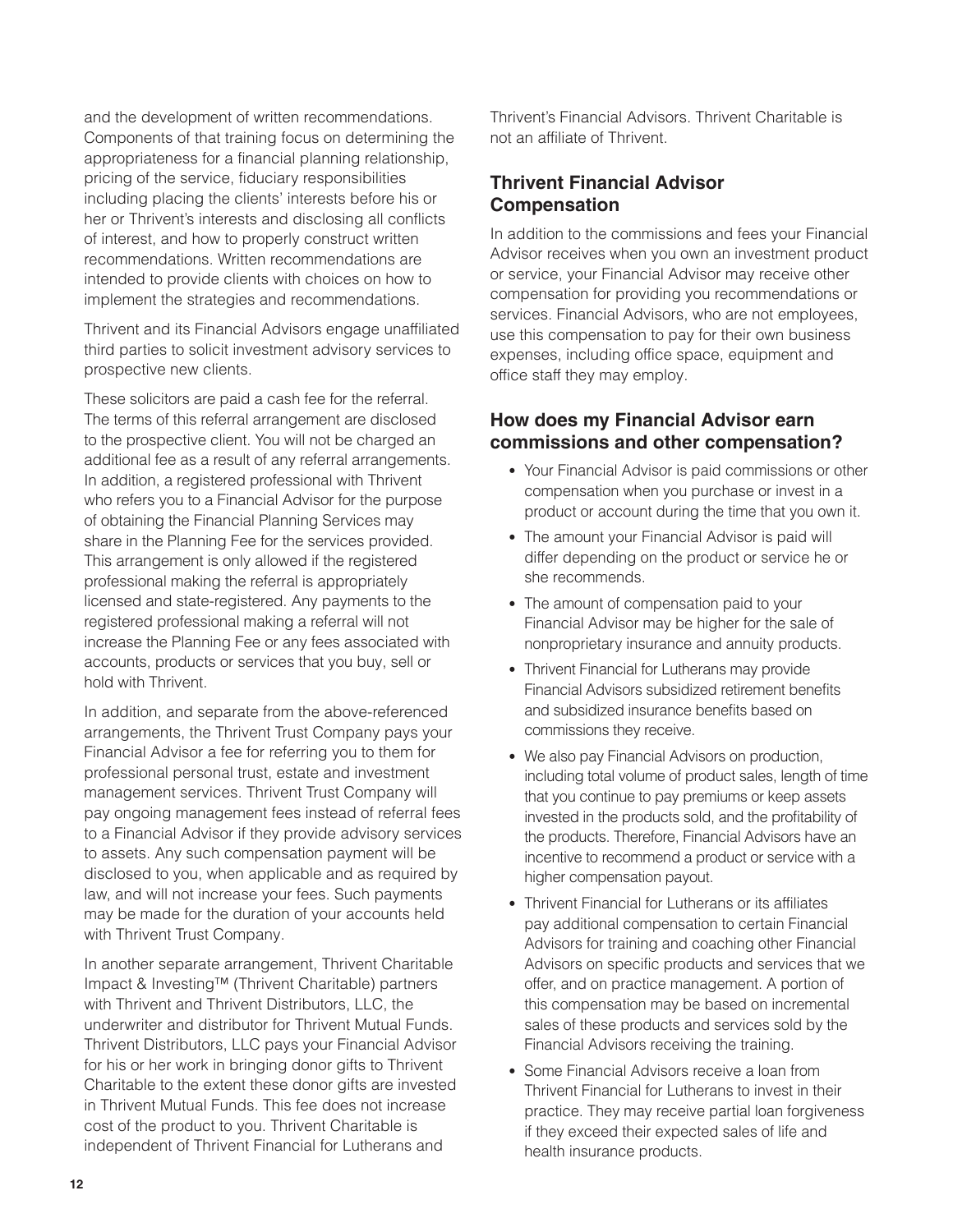- Financial Advisors may enter into a loan agreement with a customer who is also an immediate family member or a financial institution in the business of providing credit, financing or loans and the terms of the lending arrangement are those that would also be available to the general public doing business with such an institution.
- Thrivent and its affiliates pay Financial Advisors and field management additional compensation in the form of a cash bonus, sales award (cash and non-cash), limited reimbursements, or a higher proportion of fees based on the sales volume of specific products and services and/or customers who purchase a membershipeligible product.
- Financial Advisors who are employees receive a salary and are eligible to earn additional bonus compensation if they meet certain sales or revenue thresholds.
- Financial Advisors may be eligible to receive compensation from Thrivent Financial for Lutherans to support their marketing efforts. This compensation is based in part on the number of the Financial Advisors' new clients who become members of Thrivent Financial for Lutherans because they bought a membership-eligible product and/or their sales volume of specific products and services.
- Financial Advisors may be eligible to receive non-cash compensation (e.g., attend sales conferences and other recognition events). Receipt of non-cash compensation is based on the number of the Financial Advisors' new clients who become members of Thrivent Financial for Lutherans because the clients bought a membership-eligible product and/or the amount of "new money" brought into the firm because a client or member purchased certain products and services, including annuities, variable life insurance products, mutual funds, other securities, engaged in financial planning services, and/or when a Financial Advisor refers trust services to a client or member.
- When participating in Thrivent's Managed Accounts Program, your Financial Advisor can recommend mutual funds that don't offer an institutional or other lower-cost share class or mutual funds that require you to pay distribution and 12b-1 fees. These fees cover promotion, distribution and marketing expenses, and sometimes compensation for Financial Advisors.

A conflict of interest exists because it is more profitable for Thrivent if you choose to invest in the mutual funds that charge you fees. We manage this conflict by rebating 12b-1 fees for any mutual fund that charges a 12b-1 fee in Thrivent's Managed Accounts Program. You will receive a credit to your program fee in an amount that is at least equal to your pro rata share of 12b-1 fees and similar marketing fees received.

- As part of Thrivent's Managed Accounts Program, Thrivent and your Financial Advisor may receive a financial benefit by you not paying a reduced fee should you qualify for, but opt out of, householding. However, you may pay a reduced fee due to these other factors that is greater than the financial benefit from householding.
- Your Financial Advisor may get paid a higher percentage of the managed account program fee, depending on the program(s) you select, whether or not you select Financial Planning Services as part of a program, and Thrivent's compensation payout criteria.
- The Advisor and Advisor Guided programs have established parameters for the number of trades that can be executed within an account within a twelve month period at no incremental cost to your Financial Advisor. However, your Financial Advisor will have to pay the cost of trading (ticket charges) charged by NFS if the level of trade in each of your Advisor and/or Advisor Guided managed accounts exceeds the parameters. You do not pay this charge. Since your Financial Advisor has to pay charges for executed trades, this creates a conflict of interest because they have an incentive not to make recommendations or execute trades above the parameters (for which they have to pay). Thrivent manages this conflict of interest by training its Financial Advisors on their responsibilities as a fiduciary under the Advisers Act.
- Thrivent and third-party companies pay for some events during which Financial Advisors learn about products and services offered by Thrivent or its affiliate. Costs include, but are not limited to, training materials, travel, lodging and meals. They also pay for certain educational events for clients or prospective clients. Costs include, but are not limited to, room rental, presentation materials, meals, entertainment/leisure outings and promotional gifts.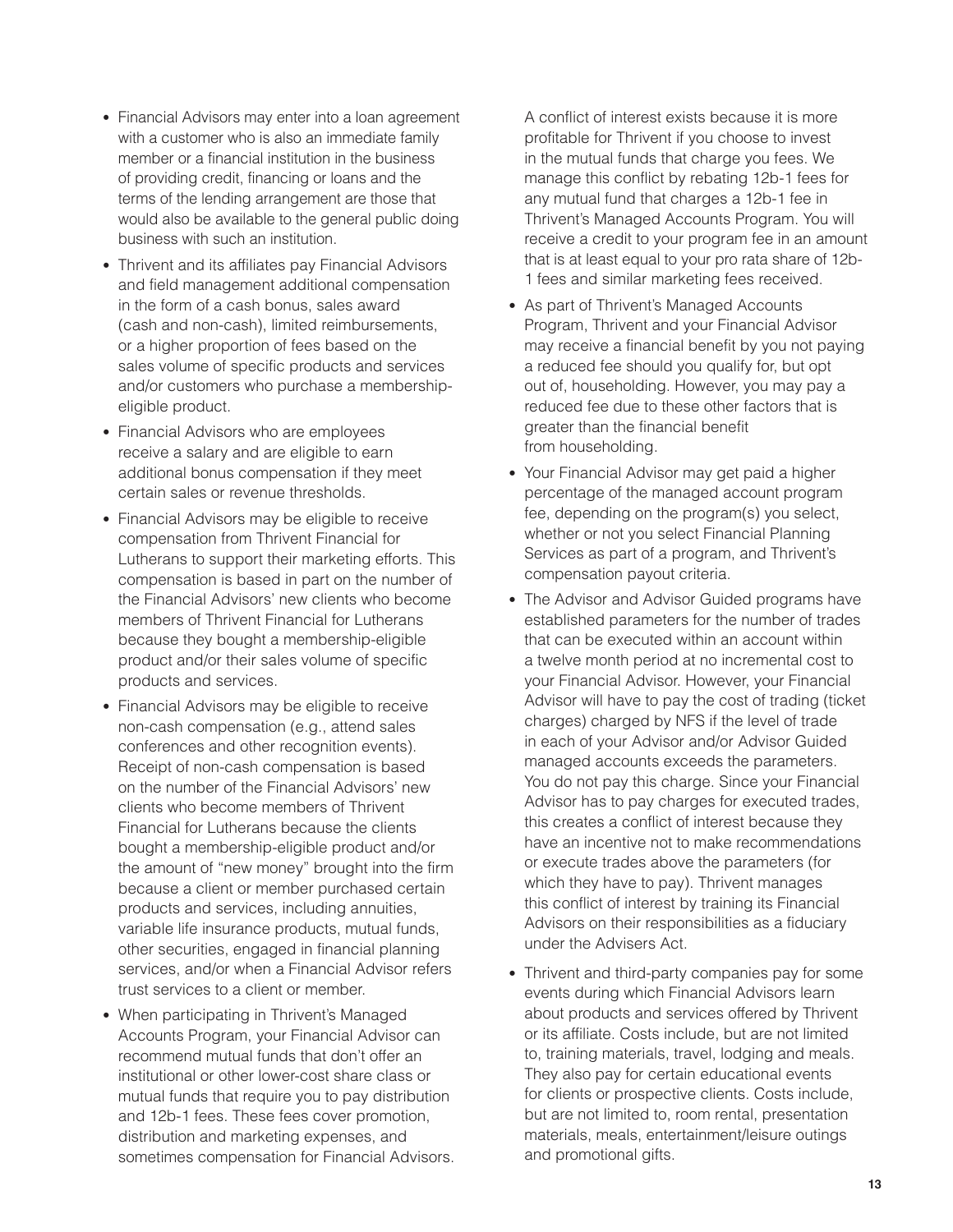## **Who else gets paid when I invest in products or accounts?**

- Thrivent Financial for Lutherans and its affiliates issue, underwrite and sell our own products; these are called proprietary products and include variable annuities, variable life insurance products, and mutual funds. When you own these products, Thrivent Financial for Lutherans and its affiliates are paid from fees and/or premiums that are charged to you.
- Thrivent Financial for Lutherans and its affiliates sell certain products from non-affiliated thirdparty companies ("nonproprietary products"), which include insurance products, mutual funds and other investments. When you own these products, Thrivent Financial for Lutherans and its affiliates are paid fees that are charged to you and/or fees or commissions that we receive from these outside companies.
- Your Financial Advisor may share the compensation he or she receives with other Financial Advisors. These fees may be a single payment or ongoing.
- Certain Financial Advisors are eligible to receive a cash bonus from their team practice based on what is earned by the whole team. This bonus is not taken out of your payments toward your investment.
- Field management personnel, who supervise and coach Financial Advisors, are paid when Financial Advisors sell products. Some Thrivent Financial for Lutherans corporate employees also are paid because they provide related training and support.
- Your Financial Advisor receives a portion of the commissions, fees and charges that you pay when you invest your transferred or rolled over retirement assets (e.g., employer-sponsored 401(k) plan) with us based on his or her recommendation.
- Your Financial Advisor may participate in an outside business activity with an entity not affiliated with Thrivent. These activities may occur during normal business hours, including securities trading hours.

**Note:** Commissions, compensation and cost of benefits are not taken out of your payments toward your investment (except for the sales charge you

pay if you buy certain mutual funds). And, no matter how many people are involved in supporting the recommendation of a product, what you pay is the same.

## **Thrivent Financial for Lutherans and Affiliate Compensation**

Thrivent and its affiliates pay one another and receive payments from third-party companies when you purchase products from us. It is more profitable for the Thrivent organization if we recommend products issued by Thrivent Financial for Lutherans or any of our affiliates than those issued by other companies. A conflict of interest exists because we have an incentive to recommend our or affiliates products over other companies' products. Thrivent mitigates these conflicts through its due diligence reviews of the products and services we offer and other supervisory controls. Although your Financial Advisor recommends or includes products they determine to be in your best interest based on your particular financial situation, you should carefully evaluate each product and recommendation. Receipt of compensation (either cash or non-cash compensation) creates conflicts of interest between you, your Financial Advisor, and us. We manage these conflicts by training our Financial Advisors, including the need to act in your best interest, and through our policies and procedures.

- Certain third-party companies pay Thrivent Financial for Lutherans compensation if Thrivent Financial for Lutherans' variable annuities contain variable insurance trusts or funds from those companies.
- When you invest in Thrivent Mutual Funds, Thrivent Asset Management, LLC receives fees for serving as the investment manager for the mutual funds and for providing administrative and accounting services to the funds pursuant to an Administrative Services Agreement.
- Thrivent Distributors, LLC retains a portion of the total sales charge received when you buy Thrivent Mutual Fund Class A shares. In turn, your Financial Advisor and Thrivent receive 12b-1 fees from Thrivent Distributors, LLC based on the amount of certain proprietary mutual funds Thrivent's clients own. 12b-1 fees cover promotion, distribution and marketing expenses, and sometimes compensation for Financial Advisors.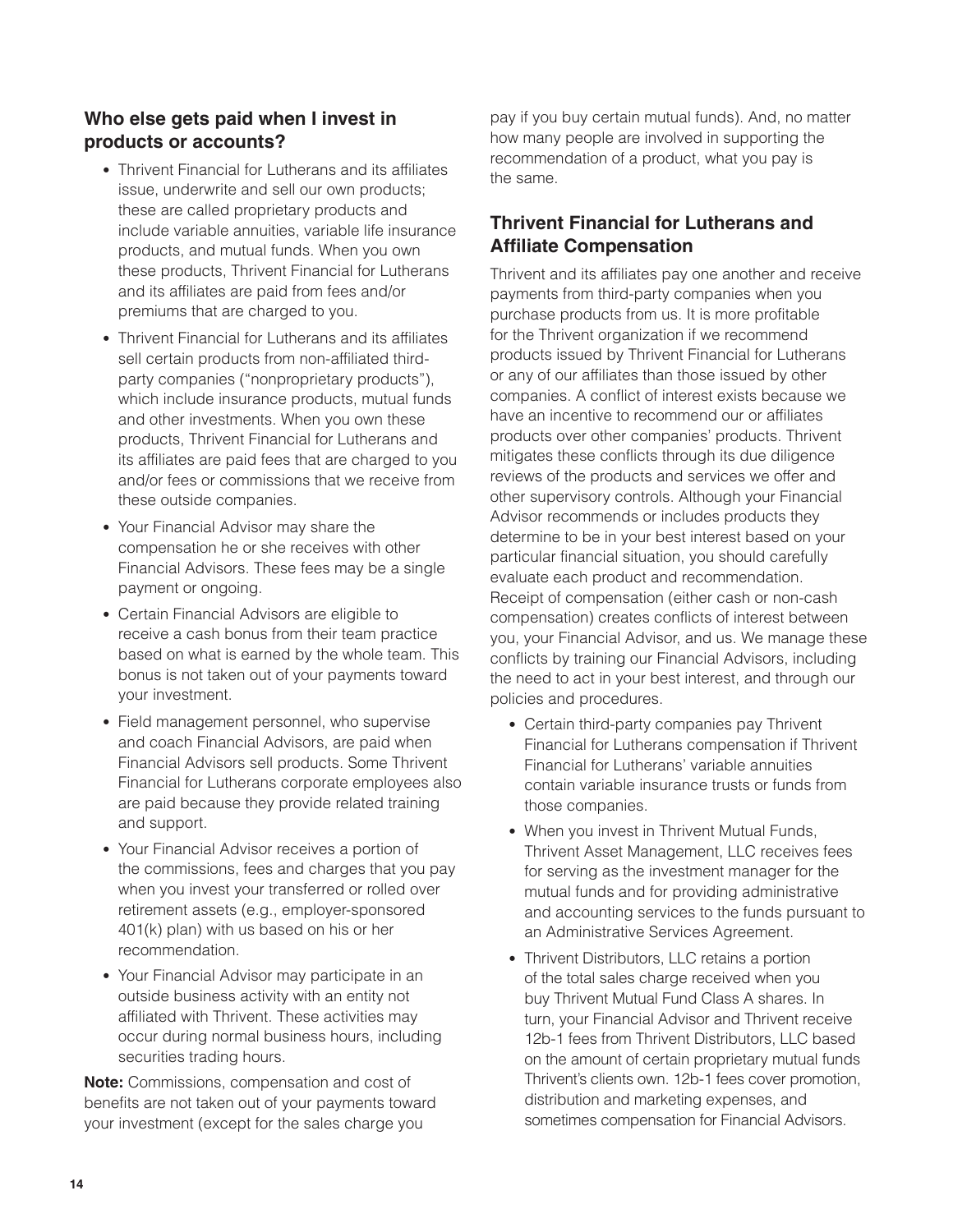- Thrivent Mutual Funds pay Thrivent Financial Investor Services Inc. fees for providing transfer agency and dividend payment services to shareholders.
- Thrivent receives revenue-sharing payments from affiliates and third-party companies based on proprietary and certain nonproprietary mutual funds its clients own.
- We have a contract with NFS that provides us incentives, such as a business credit, to place assets with NFS, as well as disincentives in the form of charges to us if we were to terminate our contract with NFS before the end of the contract term. These contract terms create a conflict of interest for us since we have an incentive to utilize NFS as a clearing firm and custodian for the assets in certain investment advisory programs. We also have an economic interest to also act as the broker-dealer on the execution of securities transactions because of the additional revenue received and an economic incentive to use NFS as our clearing firm for trade execution and custody over other firms that do not or would not provide such economic benefits to us, even if such other firms might be more beneficial to our clients. Accordingly, we have a financial incentive to serve as an introducing brokerdealer and to use NFS for clearing, settlement and custodial services.
- Thrivent Trust Company may use Thrivent Mutual Funds in model portfolios that in turn are recommended for investment management accounts. This is a conflict, because Thrivent Asset Management is paid for investment management of the Thrivent Mutual Funds used in your account. These fees are in addition to the investment management fee you pay to Thrivent Trust Company for your account.
- Thrivent Insurance Agency, Inc. and Thrivent receive a commission as a percentage of premium based on certain factors that include total volume of our Financial Advisor's product sales, length of time that you continue to pay premiums or keep assets invested in the products sold, and the profitability of the products.
- Thrivent receives compensation from Purshe Kaplan Sterling Investments ("PKS"), an unaffiliated registered broker-dealer, for referring certain persons to become registered representatives of PKS. This referral fee is based on revenue derived from sales of the registered representative of PKS. These registered representatives will also be investment advisor representatives of Thrivent Advisor Network, LLC. The referral compensation creates an incentive for investment advisor representatives of Thrivent Advisor Network who also register with PKS to use PKS for brokerage services.
- Thrivent receives compensation from Thrivent Advisor Network, LLC for soliciting or referring prospective clients to Thrivent Advisor Network for investment advisory services.
- Thrivent may pay an affiliate or a non-affiliated third party a fee for the educational and administrative services provided.
- Thrivent Asset Management, LLC may use Thrivent Mutual Funds in model portfolios that in turn are recommended by Thrivent for investment advisory clients. It is more profitable for us if you choose to participate in Thrivent's Managed Accounts Program and invest into Thrivent Mutual Funds. We manage this conflict by rebating 12b-1 fees for any mutual fund that charges a 12b-1 fee in Thrivent's Managed Accounts Program. You will receive a credit to your program fee in an amount that is at least equal to your pro rata share of 12b-1 fees and similar marketing fees received.
- It is generally more profitable for us if you purchase certain advisory services that are sponsored and advised by Thrivent and its affiliates, such as Advantage, SELECT, Income-Focused and Impact.